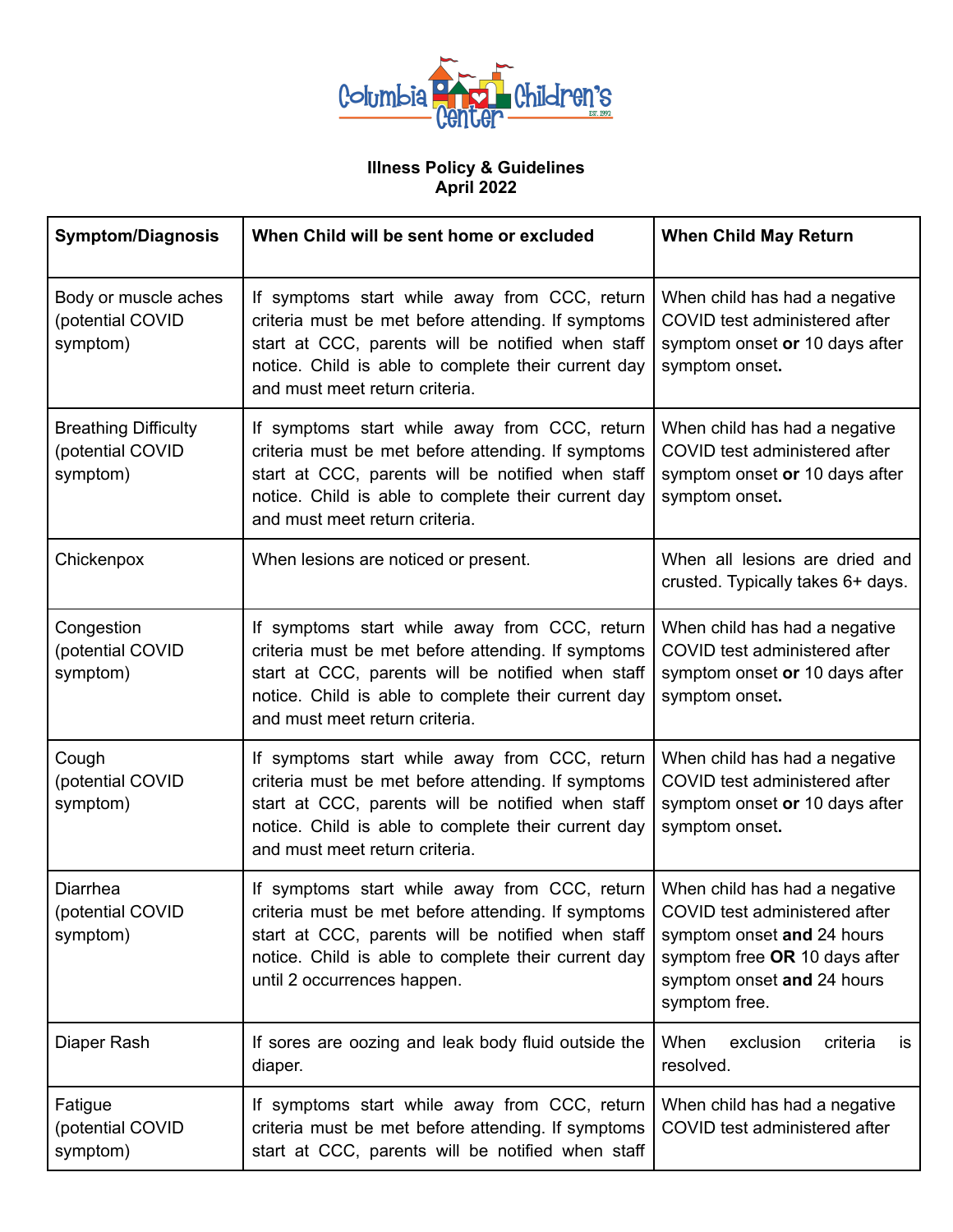|                                                        | notice. Child is able to complete their current day<br>and must meet return criteria.                                                                                                                                                             | symptom onset or 10 days after<br>symptom onset.                                                                                                                                                                                                                                          |
|--------------------------------------------------------|---------------------------------------------------------------------------------------------------------------------------------------------------------------------------------------------------------------------------------------------------|-------------------------------------------------------------------------------------------------------------------------------------------------------------------------------------------------------------------------------------------------------------------------------------------|
| Fever<br>(potential COVID<br>symptom)                  | When oral fever is 101° or greater or under arm<br>fever is 100° or greater.                                                                                                                                                                      | When child has had a negative<br>COVID test administered after<br>symptom onset and 24 hours<br>after fever resolves itself without<br>fever reducing medications OR<br>10 days after symptom onset<br>and 24 hours after fever<br>resolves itself without fever<br>reducing medications. |
| Hand, Foot & Mouth                                     | When lesions are noticed or present.                                                                                                                                                                                                              | When<br>exclusion<br>criteria<br>is<br>resolved.                                                                                                                                                                                                                                          |
| Headache<br>(potential COVID<br>symptom)               | If symptoms start while away from CCC, return<br>criteria must be met before attending. If symptoms<br>start at CCC, parents will be notified when staff<br>notice. Child is able to complete their current day<br>and must meet return criteria. | When child has had a negative<br>COVID test administered after<br>symptom onset or 10 days after<br>symptom onset.                                                                                                                                                                        |
| <b>Head Lice</b>                                       | When nits/eggs are noticed or present.                                                                                                                                                                                                            | When<br>exclusion<br>criteria<br><b>is</b><br>resolved.                                                                                                                                                                                                                                   |
| Itching                                                | If itching is suspected to be caused by scabies,<br>impetigo or ringworm.                                                                                                                                                                         | When<br>exclusion<br>criteria<br>is<br>resolved.                                                                                                                                                                                                                                          |
| Loss of taste or smell<br>(potential COVID<br>symptom) | If symptoms start while away from CCC, return<br>criteria must be met before attending. If symptoms<br>start at CCC, parents will be notified when staff<br>notice. Child is able to complete their current day<br>and must meet return criteria. | When child has had a negative<br>COVID test administered after<br>symptom onset or 10 days after<br>symptom onset.                                                                                                                                                                        |
| <b>Mouth Sores</b>                                     | When sores cause drooling.                                                                                                                                                                                                                        | When<br>exclusion<br>criteria<br>is<br>resolved.                                                                                                                                                                                                                                          |
| Nausea<br>(potential COVID<br>symptom)                 | If symptoms start while away from CCC, return<br>criteria must be met before attending. If symptoms<br>start at CCC, parents will be notified when staff<br>notice. Child is able to complete their current day<br>and must meet return criteria. | When child has had a negative<br>COVID test administered after<br>symptom onset or 10 days after<br>symptom onset.                                                                                                                                                                        |
| Pink Eye<br>(Conjunctivitis)                           | When discharge is noticed.<br>Pinkish/red swollen or irritated eye.                                                                                                                                                                               | When<br>exclusion<br>criteria<br><b>is</b><br>resolved.                                                                                                                                                                                                                                   |